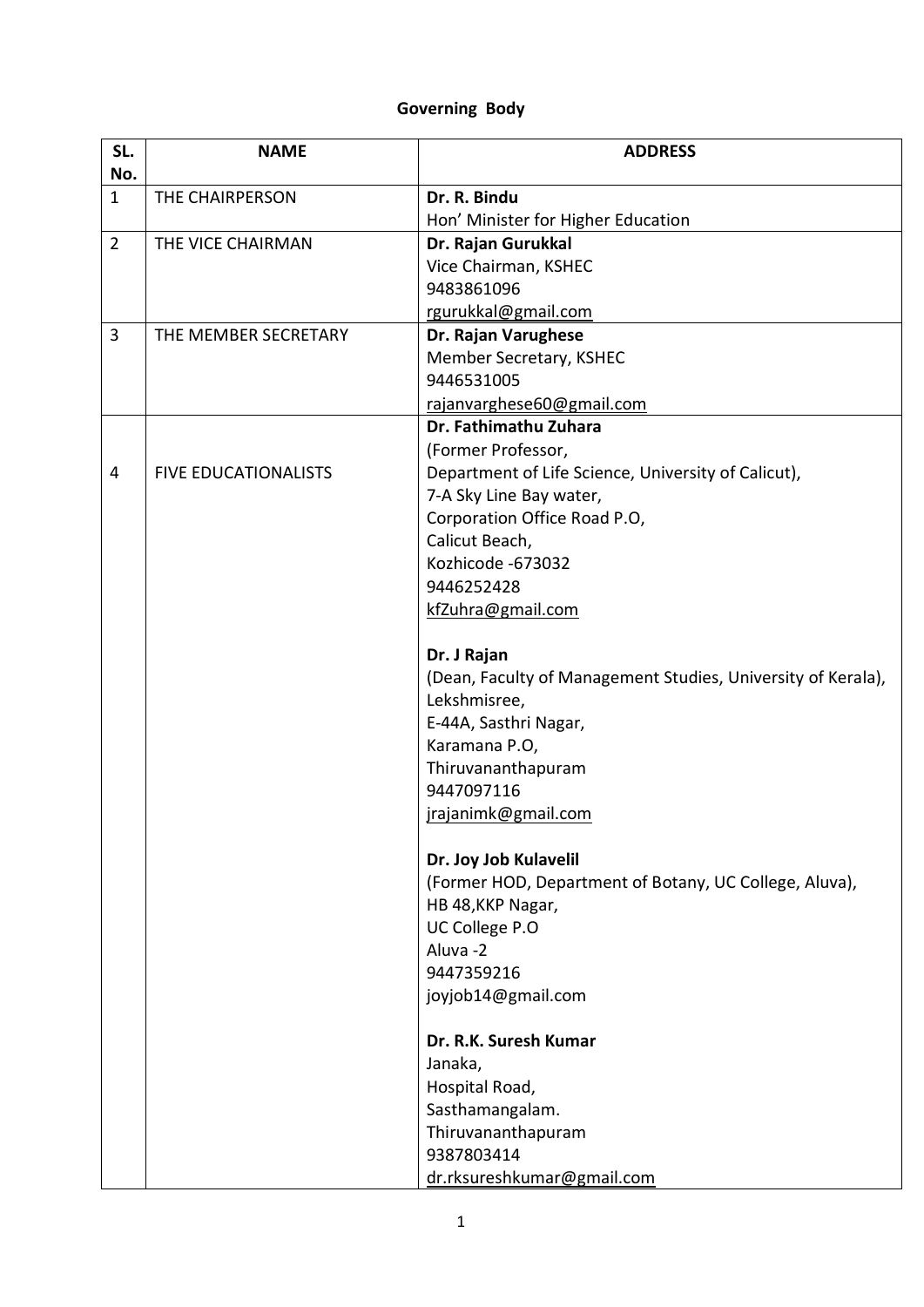|   |                            | Dr. K.K Damodaran                                   |
|---|----------------------------|-----------------------------------------------------|
|   |                            | Associate Professor,                                |
|   |                            | Department of Commerce,                             |
|   |                            | Govt. Arts College,                                 |
|   |                            | Thiruvananthapuram                                  |
|   |                            | 9846390073                                          |
|   |                            | dayadamodaran@gmail.com                             |
|   |                            | Dr. V. P. Mahadevan Pillai,                         |
|   |                            | <b>Vice Chancellor</b>                              |
|   |                            | University of Kerala                                |
|   |                            | Senate House Campus, Palayam                        |
|   |                            | Thiruvananthapuram-695 034                          |
|   |                            | 91-471-2306634 (O)                                  |
| 5 |                            | vckeralauty@gmail.com                               |
|   |                            |                                                     |
|   |                            | Dr.R.Chandrababu                                    |
|   |                            | Vice Chancellor                                     |
|   |                            | Kerala Agricultural University Vellanikkara,        |
|   |                            | Thrissur $-680656$                                  |
|   |                            | 04872370018                                         |
|   |                            | vc@kau.in                                           |
|   |                            |                                                     |
|   |                            | Prof. (Dr.) Sabu Thomas,                            |
|   |                            | <b>Vice Chancellor</b>                              |
|   |                            | Mahatma Gandhi University                           |
|   | <b>VICE CHANCELLORS OF</b> | Priyadarshini Hills,                                |
|   | <b>ALL UNIVERSITIES</b>    | Athirampuzha,                                       |
|   |                            | Kottayam - 686560.                                  |
|   |                            | 04812731002                                         |
|   |                            | vc@mgu.ac.in                                        |
|   |                            | MGU@MGU.AC.IN                                       |
|   |                            |                                                     |
|   |                            | Dr. M K Jayaraj                                     |
|   |                            | Vice Chancellor                                     |
|   |                            | Calicut University,<br><b>Calicul University PO</b> |
|   |                            |                                                     |
|   |                            | Malappuram-673635                                   |
|   |                            | vc@uoc.ac.in<br>04942400241                         |
|   |                            |                                                     |
|   |                            | Dr.Rajasree M.S                                     |
|   |                            | <b>Vice Chancellor</b>                              |
|   |                            | Apj Abdul Kalam Technological University,           |
|   |                            | <b>CET Campus</b>                                   |
|   |                            | $TVM - 695016$                                      |
|   |                            | 0471 2598222                                        |
|   |                            | vc@ktu.edu.in                                       |
|   |                            |                                                     |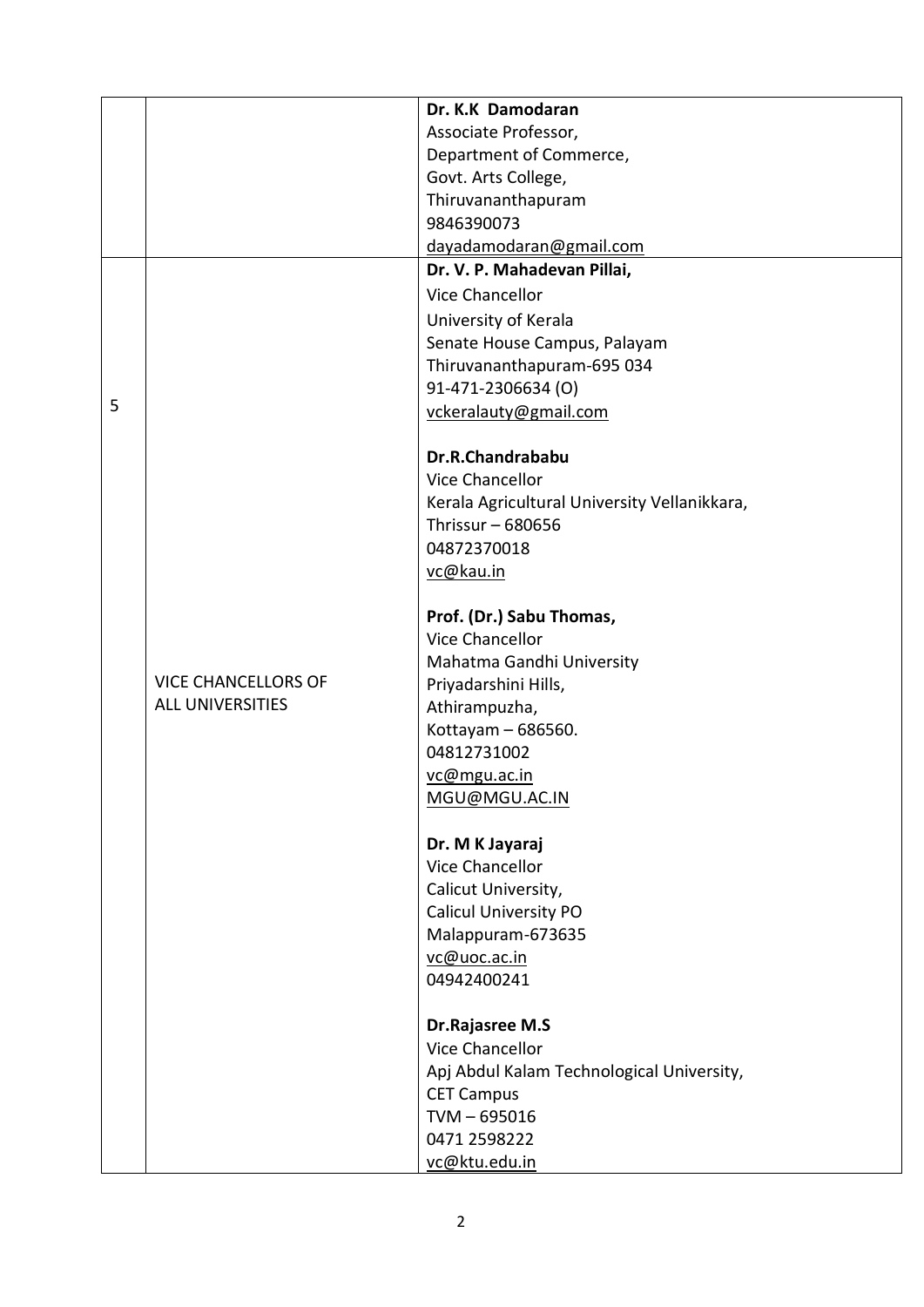|  | Dr. K. Mohanan                                   |
|--|--------------------------------------------------|
|  | Vice Chancellor                                  |
|  | Kerala University of Health Sciences,            |
|  | <b>Medical College PO</b>                        |
|  | Thrissur,                                        |
|  | Kerala - 680596                                  |
|  | 04872207664                                      |
|  |                                                  |
|  | Dr. K.N. Madhusoodanan                           |
|  | Vice Chancellor,                                 |
|  | Cochin University of Science and Technology      |
|  | Kochi-22                                         |
|  | 0484/2575008, 9349406334                         |
|  | madhu@cusat.ac.in                                |
|  |                                                  |
|  | Prof. Gopinath Ravindran,                        |
|  | <b>Vice Chancellor</b>                           |
|  | Kannur University,                               |
|  | Thavakkara Cicil Station PO,                     |
|  | Kannur, Kerala - 670002                          |
|  | 9446044310                                       |
|  | vcknruty@gmail.com                               |
|  |                                                  |
|  | Dr.K.Riji John                                   |
|  | <b>Vice Chancellor</b>                           |
|  | Kerala University of Fisheries and Ocean Studies |
|  | Panangad PO,                                     |
|  | Kochi,                                           |
|  | Kerala - 682506,                                 |
|  | 04842700964                                      |
|  |                                                  |
|  | vckufos@gmail.com                                |
|  | Prof. (Dr.) M V Narayanan                        |
|  | <b>Vice Chancellor</b>                           |
|  | Sree Sankaracharya University Of Sanskrit,       |
|  | Kalady PO                                        |
|  | Ernakulam - 683574                               |
|  | 04842463580                                      |
|  | ssusvc2013@gmail.com                             |
|  |                                                  |
|  | Dr V Anil Kumar (Dr Anil Vallathol)              |
|  | <b>Vice Chancellor</b>                           |
|  | Malayalam University                             |
|  | 9868124621                                       |
|  | malayalasarvakalasala@gmail.com                  |
|  |                                                  |
|  |                                                  |
|  |                                                  |
|  |                                                  |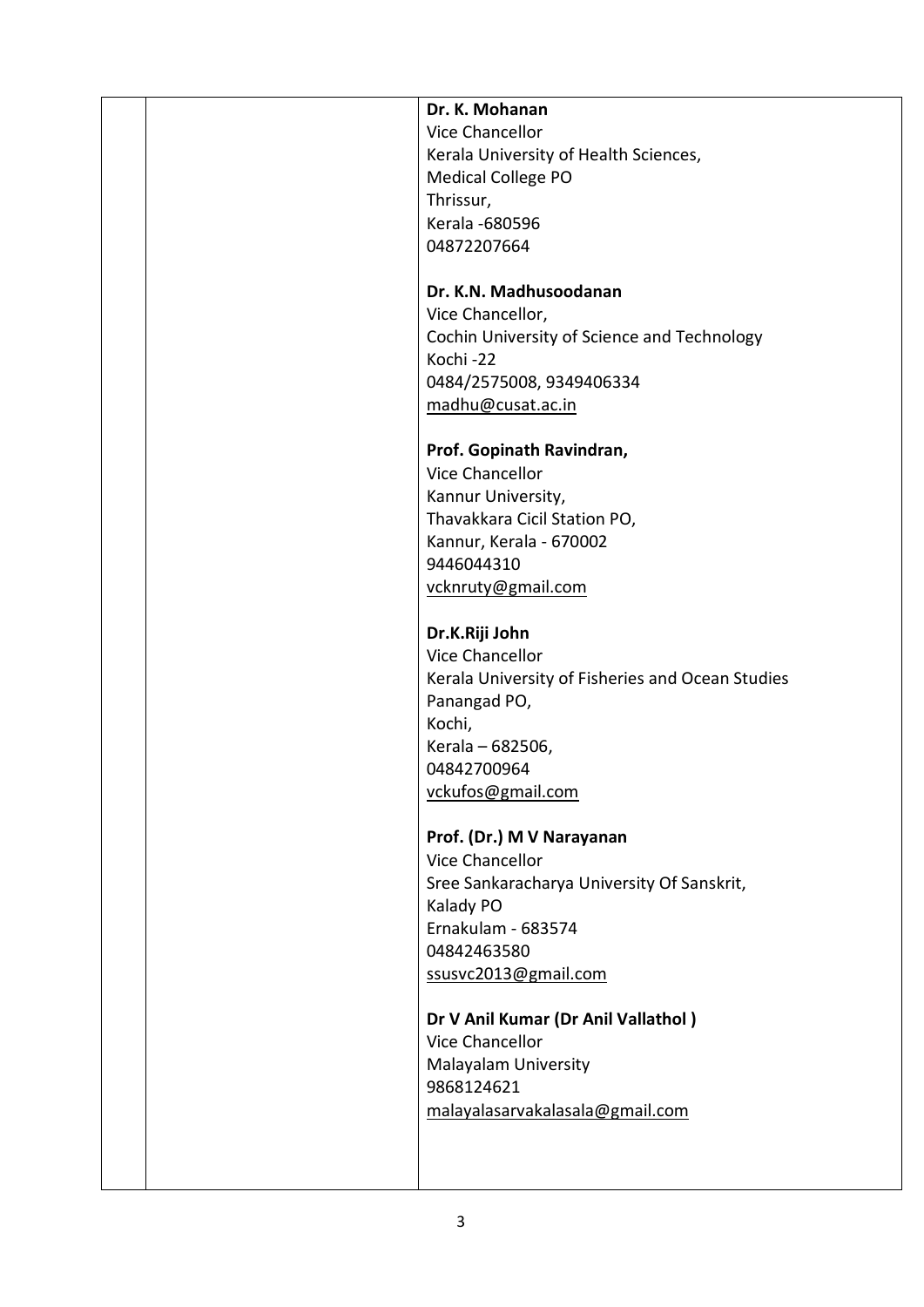|                |                        | Prof. (Dr.) M.R. Saseendranath                            |
|----------------|------------------------|-----------------------------------------------------------|
|                |                        | Vice Chancellor                                           |
|                |                        | Kerala Veterinary and Animal Sciences University          |
|                |                        | Pookode                                                   |
|                |                        | Lakkidy PO                                                |
|                |                        | Wayanad 673576                                            |
|                |                        | 04936209220                                               |
|                |                        | 9447236514                                                |
|                |                        | vc@kvasu.ac.in                                            |
|                |                        |                                                           |
|                |                        | Prof. (Dr). K. C. Sunny                                   |
|                |                        | <b>Vice Chancellor</b>                                    |
|                |                        | The National University of Advanced Legal Studies (NUALS) |
|                |                        | NUALS Campus, H.M.T. Colony P.O.                          |
|                |                        |                                                           |
|                |                        | Kalamassery, Ernakulam, PIN - 683 503                     |
|                |                        | 0484-2555990, 09446899047                                 |
|                |                        | vc@nuals.ac.in                                            |
|                |                        |                                                           |
|                |                        | Dr. T. K. Narayanan                                       |
|                |                        | Vice Chancellor                                           |
|                |                        | Kerala Kalamandalam Deemed University                     |
|                |                        | for Arts & Culture                                        |
|                |                        | Vallathol Nagar, Cheruthuruthy PO                         |
|                |                        | Thrissur, Pin: 679 531, Kerala                            |
|                |                        | Ph: 04884 263440, 262418                                  |
|                |                        |                                                           |
|                |                        | Dr. P. M. Mubarak Pasha                                   |
|                |                        | Vice Chancellor,                                          |
|                |                        | Sreenarayanaguru Open University,                         |
|                |                        | University Building, Kureepuzha                           |
|                |                        | Kollam -691601, Kerala                                    |
|                |                        | Ph: 04742966889                                           |
|                |                        | university@sreenarayanaguruou.edu.in                      |
|                |                        |                                                           |
|                |                        | Prof. Saji Gopinath                                       |
|                |                        | Vice-Chancellor                                           |
|                |                        |                                                           |
|                |                        | Kerala University of Digital Sciences, Innovation and     |
|                |                        | Technology (Digital University Kerala)                    |
|                |                        | <b>Technocity Campus Mangalapuram</b>                     |
|                |                        | Thonnakkal P.O,                                           |
|                |                        | <b>Kerala 695317</b>                                      |
|                |                        | saji@iimk.ac.in                                           |
| 6              | A TEACHER MEMBER       |                                                           |
| $\overline{7}$ | <b>TWO STUDENT</b>     | Smt. Khadeejath Suhaila.K                                 |
|                | <b>REPRESENTATIVES</b> | M Phil.(MALAYALAM), University Of Kerala                  |
|                |                        |                                                           |
|                |                        | Kariavattom Campus, Thiruvananthapuram                    |
|                |                        | 9048650514, shetrimonthly@gmail.com                       |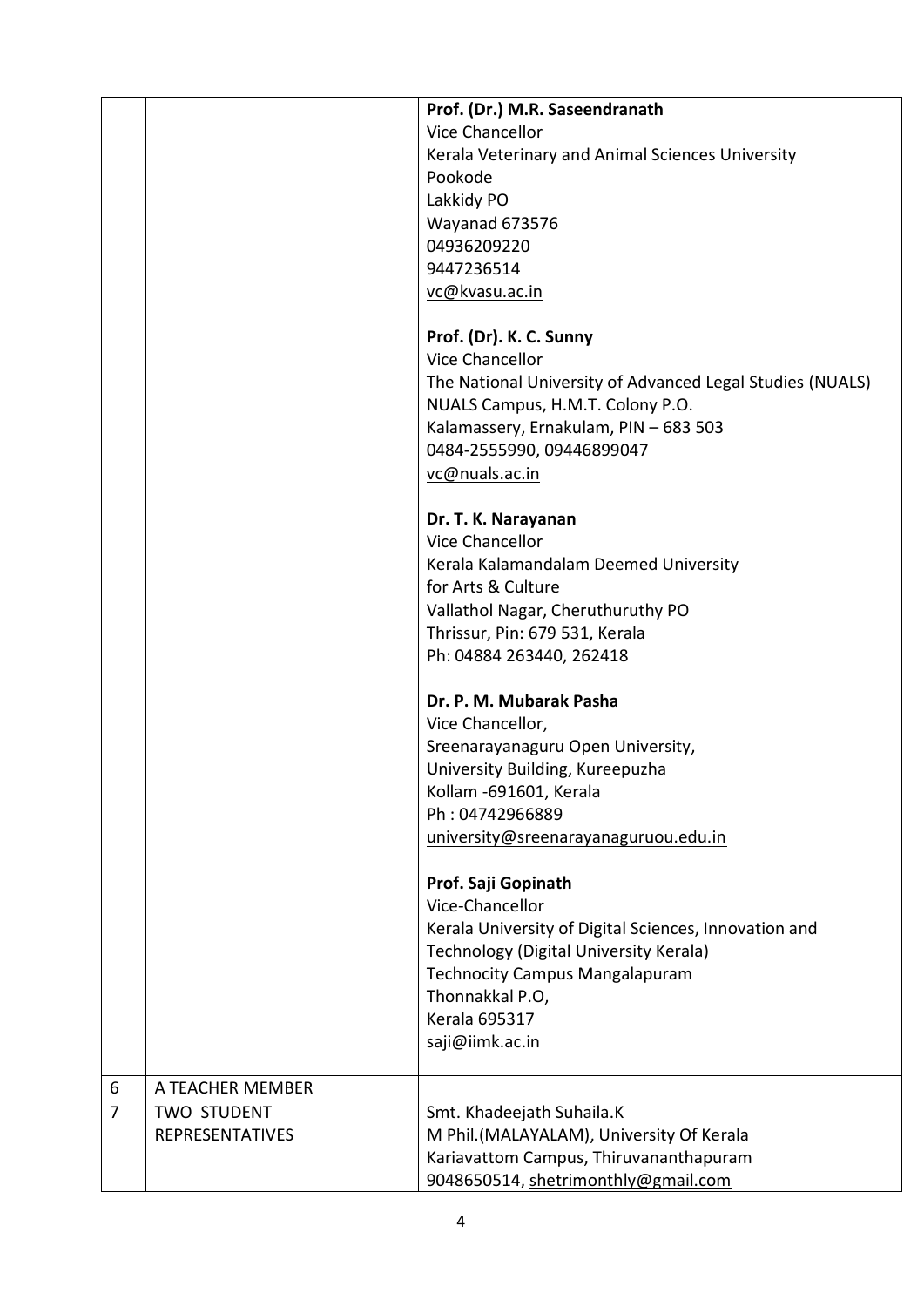|    |                                                    | Sri. Rijesh K Babu<br>{MA (Development Studies)          |
|----|----------------------------------------------------|----------------------------------------------------------|
|    |                                                    | Mg University}                                           |
|    |                                                    | Kattupadathu Chirayil                                    |
|    |                                                    | Aymanam PO, Kottayam 686015, 9656860165                  |
| 8  | PERSON WHO HAS                                     | rijeshkbabu1993@gmail.com<br>DR. R.V.G Menon             |
|    | <b>DISTINGUISHED HIMSELF</b>                       | Haritha, Mudavanmughal,                                  |
|    | IN EXTENSION ACTIVITIES                            | <b>TVM</b>                                               |
|    |                                                    | 9446509413                                               |
|    |                                                    | rvgmenon@gmail.com                                       |
|    |                                                    | The Kerala Engineering Research Institute                |
|    | DIRECTOR OF A RESEARCH                             | Peechi, Thrissur-680 653                                 |
| 9  | <b>INSTITUTION</b>                                 | Kerala, India                                            |
|    |                                                    | 91 487 2699376,                                          |
|    |                                                    | directorkeri@gmail.com                                   |
|    | THE MEMBER OF THE STATE                            | The Member of The State Planning Board In Charge of      |
| 10 | PLANNING BOARD IN CHARGE OF                        | Education                                                |
|    | <b>EDUCATION</b>                                   | Kerala State Planning Board                              |
|    |                                                    | Pattom, Thiruvananthapuram - 695 004                     |
|    |                                                    | ekbalb@gmail.com                                         |
| 11 | A NOMINEE OF THE UNIVERSITY                        |                                                          |
|    | <b>GRANTS COMMISSION NOT</b>                       |                                                          |
|    | <b>BELOW THE RANK OF JOINT</b><br><b>SECRETARY</b> |                                                          |
| 12 | THE SECRETARY TO GOVT.                             | Dr. V Venu IAS                                           |
|    | <b>HIGHER EDUCATION</b>                            | <b>Additional Chief Secretary</b>                        |
|    | <b>DEPARTMENT</b>                                  | Department of Higher Education secy.hedu@kerala.gov.in   |
| 13 | THE SECRETARY TO GOVT.                             | Secretary to Government                                  |
|    | <b>FINCANCE DEPARTMENT</b>                         | <b>Finance Department</b>                                |
|    |                                                    | 9999311285                                               |
|    |                                                    | acs.finance@kerala.gov.in                                |
| 14 | THE DIRECTOR OF TECHNICAL                          | Dr. Byjubai T.P                                          |
|    | <b>EDUCATION</b>                                   | Director of Technical Education                          |
|    |                                                    | Padmavilasam Street, Fort PO                             |
|    |                                                    | Thiruvananthapuram                                       |
|    |                                                    | 0471-2451369                                             |
| 15 | THE DIRECTOR OF MEDICAL                            | dtekerala@gmail.com<br>Directorate of Medical Education, |
|    | <b>EDUCATION</b>                                   | Medical College P.O                                      |
|    |                                                    | Thiruvananthapuram,                                      |
|    |                                                    | Pin-695 011,                                             |
|    |                                                    | Kerala,                                                  |
|    |                                                    | 9447042126                                               |
|    |                                                    | director@dme.kerala.gov.in                               |
|    |                                                    |                                                          |
|    |                                                    |                                                          |